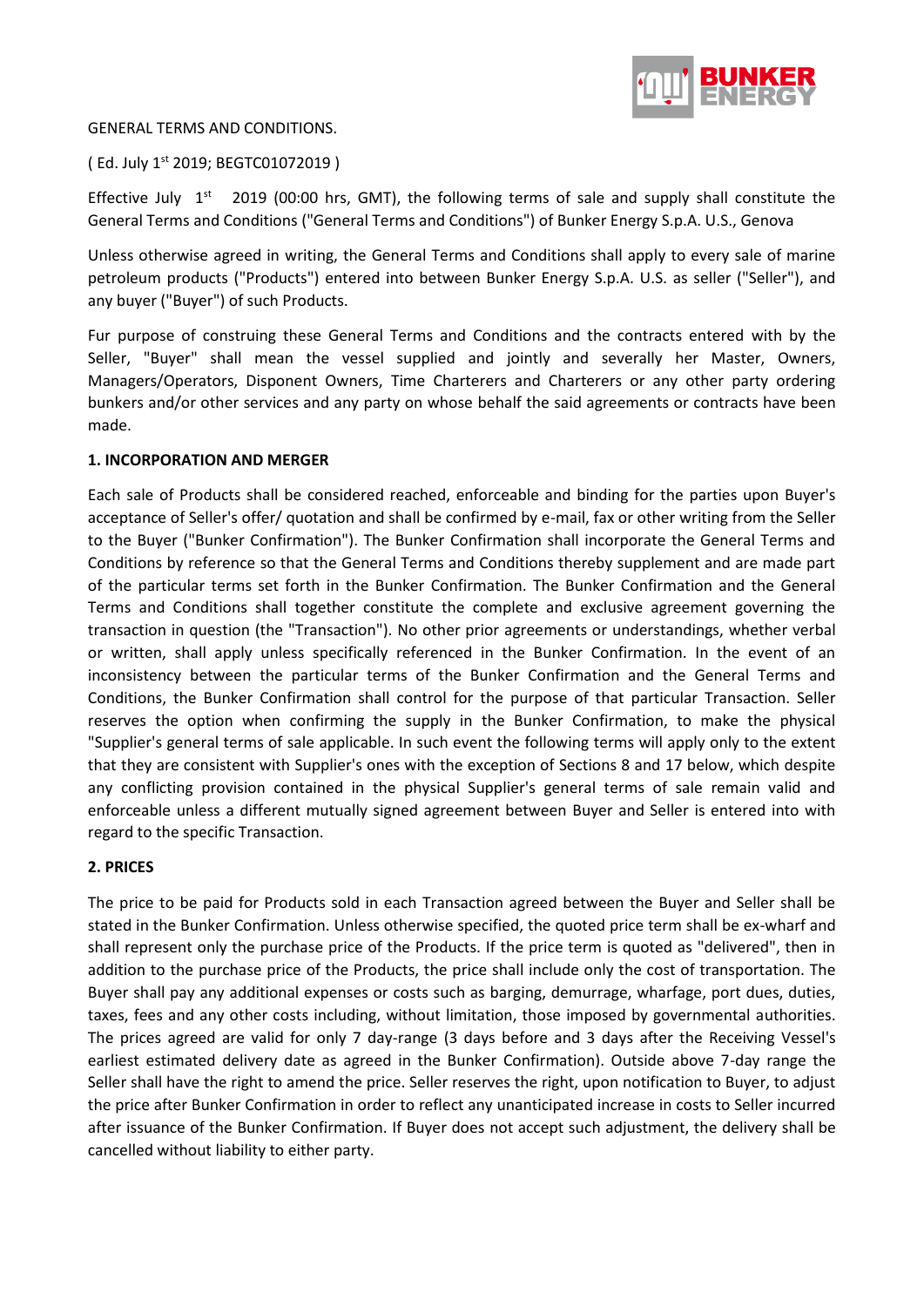

### **3. QUALITY**

Unless otherwise specified in the Bunker Confirmation, the Products shall be of the quality generally offered by the Seller at the time and place of delivery, for the particular grade or grades ordered by the Buyer. Any test results resulting from analysis of representative sample shall be considered meeting the guaranteed specification when they are within allowances for generally recognized industry standards of repeatability and reproducibility. All grades of product may contain petroleum industry allowed, bioderived components. Where specifications designate a maximum value, no minimum value is guaranteed unless expressly stated in the Bunker Confirmation. Conversely, where minimum values are provided in a specification, no maximum values are guaranteed unless expressly stated in the Bunker Confirmation. Buyer shall have the sole responsibility for the selection of proper Products for use in the vessel being supplied ("Receiving Vessel") or other receiving facility. ANY IMPLIED CONDITIONS AND WARRANTIES, INCLUDING THE WARRANTIES OF MERCHANTABILITY AND FITNESS FOR A PARTICULAR PURPOSE, ARE EXPRESSLY EXCLUDED AND DISCLAIMED.

### **4. QUANTITY**

The quantity of Products sold in each Transaction shall be as agreed between the Buyer and the Seller as per the Bunker Confirmation. Notwithstanding acceptance of the Buyer's order, the Seller's obligation to supply such quantities shall be subject to availability of Products from the Seller's source of supply at the time and place delivery is requested. All quantities referred to in Contract are understood to be approximate with a margin of 10 per cent more or less at Seller's option. Actual quantity delivered may vary in accordance with normal operational tolerances of delivery equipment.

### **5. TITLE**

Delivery shall be deemed completed and title and risk of loss shall pass to the Buyer when the Marine Fuel reaches the Supplier's end of the delivery hose or pipeline connecting Supplier's delivery facilities to the Receiving Vessel's receiving facilities, or in the event that Buyer has arranged its own transportation, the receiving facilities of the barge or coastal tanker nominated by Buyer. The Buyer shall be responsible for connection to the permanent intake of the Receiving Vessel, or the barge or coastal tanker nominated, and pumping shall be performed under the direction and responsibility of the Buyer.

#### **6. MEASUREMENT, TESTING, CLAIMS**

a.The quantity of Products delivered shall be conclusively determined from the official gauge or meter of the bunkering barge or tank truck effecting delivery. However, in those ports where legal requirement or industry practice dictate that quantities are measured by referencing either shore tank figures or barge loading figures, such measurements shall instead be conclusive. In cases of delivery ex-wharf, shore-tank figures shall be conclusive. Quantities calculated from the Receiving Vessel's soundings shall not be considered. Quantity claims are waived by Buyer unless expressly noted in writing on the Bunker Delivery Receipt ("BDR") at the time of delivery or, in ports where such notation on the BDR is not permitted, must be presented at the time of delivery to the Supplier's personnel in a separate Letter of Protest. In gauging shore tanks or barge, the chief engineer of Receiving Vessel or his representative, shall jointly with the Seller or Seller's Supplier, measure and verify quantities of Products sold and delivered hereunder in tanks or barges from which delivery is made. Should such chief engineer or his representative fail or decline to so verify quantities, measurement of quantity made by the Seller or Seller's Supplier as aforesaid shall be final and conclusive as to quantities sold and delivered hereunder, and no claims for variance shall be allowed subsequent to delivery.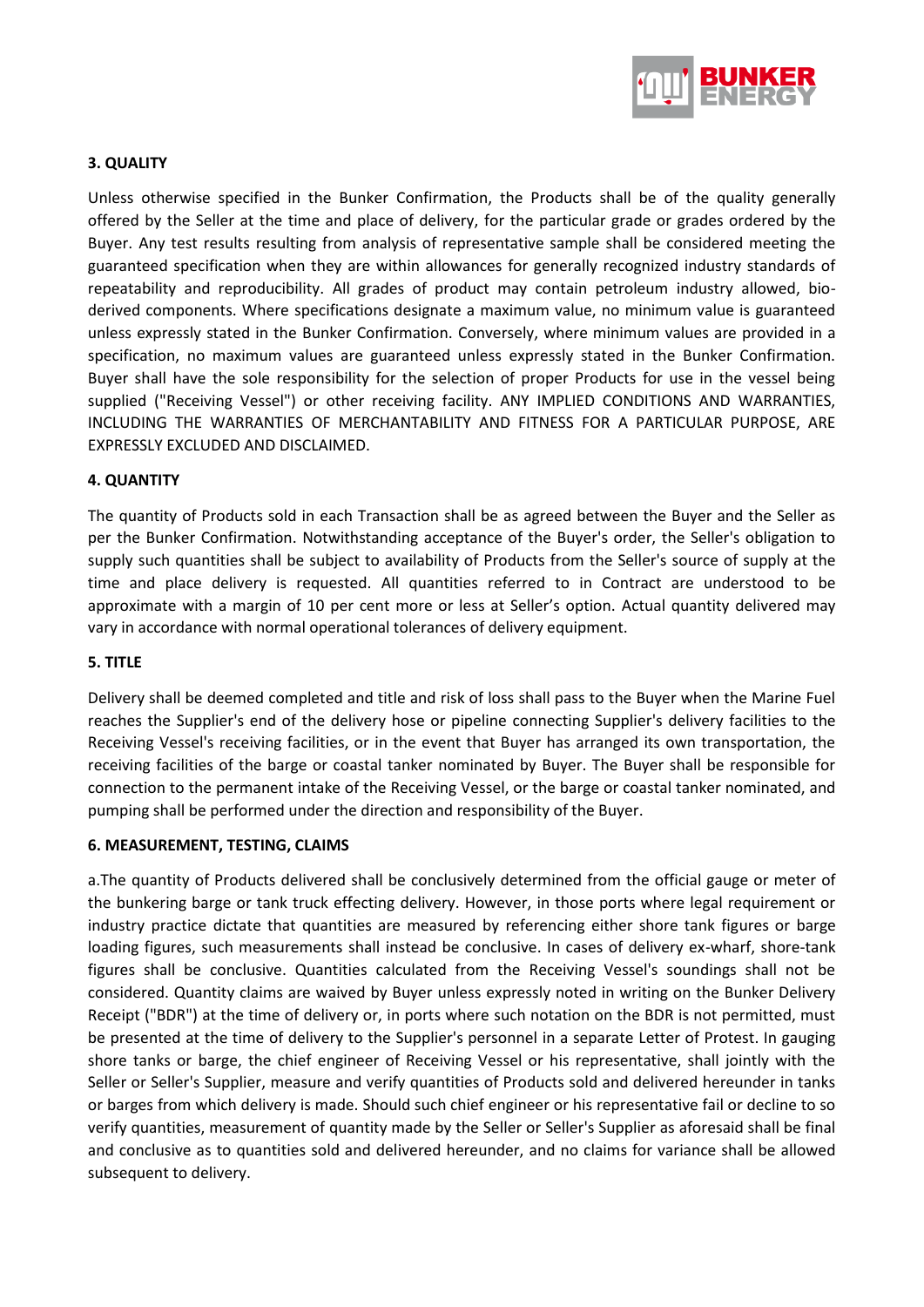

b.As far as respect to the quality of the Products supplied, samples shall be drawn at the time of delivery. The method of sampling will be governed by local regulation, if any, otherwise the accepted sampling method is the one used by the local Supplier. Save as provided for under letter e. below, these samples, sealed and duly signed by seller/supplier or their representatives, shall be conclusive and representative of the quality of the Products supplied to the Receiving Vessel and should it be necessary, the sample(s) shall be tested and analyzed by an independent surveyor and results shall be binding on both Buyer and Seller. The independent surveyor shall be appointed at the port of supply by mutual agreement, and the surveyor's fee shall be provisionally shared equally by the Buyer and Seller. In the event that Seller proposes an independent inspector and Buyer takes no action to either accept this proposal or to suggest an alternative inspector, then Seller's choice of inspector shall be binding and any tests performed by such inspector's lab shall be similarly binding, regardless of whether or not Buyer chooses to send a representative to such testing.

c.Any samples drawn by Buyer's personnel either at the time of bunkering or at any date after bunkering shall not be valid as an indicator of the quality supplied. The fact that such samples may bear the signature of personnel aboard the delivery conveyance shall have no legal significance as these local personnel have no authority to bind Seller to different contractual terms. Seller shall have no liability for any claims arising in circumstances where Buyer has commingled the Products on board the Receiving Vessel with other fuels.

d.The Buyer waives any claim against the Seller with respect to the quantity or quality of the Products supplied unless the Buyer's claim is submitted to the Seller in writing within ten (10) days after the date of delivery of the Products. However, in the event that the Supplier grants to Seller a period longer than ten (10) days in the Supplier's own terms and conditions, then this same period will be extended from Seller to Buyer. In any event, should any timely claim submitted by Buyer not be settled to Buyer's satisfaction in a commercial manner, any legal action by Buyer thereon shall be formally waived and time barred unless commenced under Clause 17 (Law and Jurisdiction) within 12 months of the delivery date or, in claims related to non-delivery, within 12 months of the scheduled delivery date.

e.In case of suspicious results or evident discrepancies between analysis of the Official retained sealed sample and any other analysis, the Seller has the rights to take fresh samples of the bunker supplied on board the receiving vessel and the results of the new analysis will prevail over the ones of the sample (s) under clause b. of this comma.

In case of new sampling being taken, the Seller shall produce proper documents to substantiate the necessity of new samples for his perusal and investigations.

Buyer failure to allow Seller's representatives to board the receiving vessel will constitute a waiver of Buyer's claim.

f.It is the duty of the Buyer to take all reasonable actions to eliminate or minimize any damages or costs associated with any off-specification or suspected off-specification Products. To this end Buyer shall cooperate with the Seller in achieving the most cost-effective solution including the consumption of the Products after treatment and/or special handling. In the event that the Products are off-specification and cannot be consumed by the Receiving Vessel, Buyer's remedies shall be limited exclusively and solely to replacement of the nonconforming Products. If Buyer removes Products without the express written consent of Seller, then all such removal and related costs shall be solely for Buyer's account. IN ANY EVENT, SELLER'S LIABILITY HEREUNDER FOR ANY CLAIMS, WHETHER ARISING FROM QUALITY, QUANTITY, ACCIDENT, DELAY, SPILL OR OTHER CAUSE, SHALL NOT EXCEED THE PRICE OF THAT PORTION OF THE PRODUCTS SOLD HEREUNDER ON WHICH LIABILITY IS ASSERTED. FURTHERMORE, NO LIABILITY WILL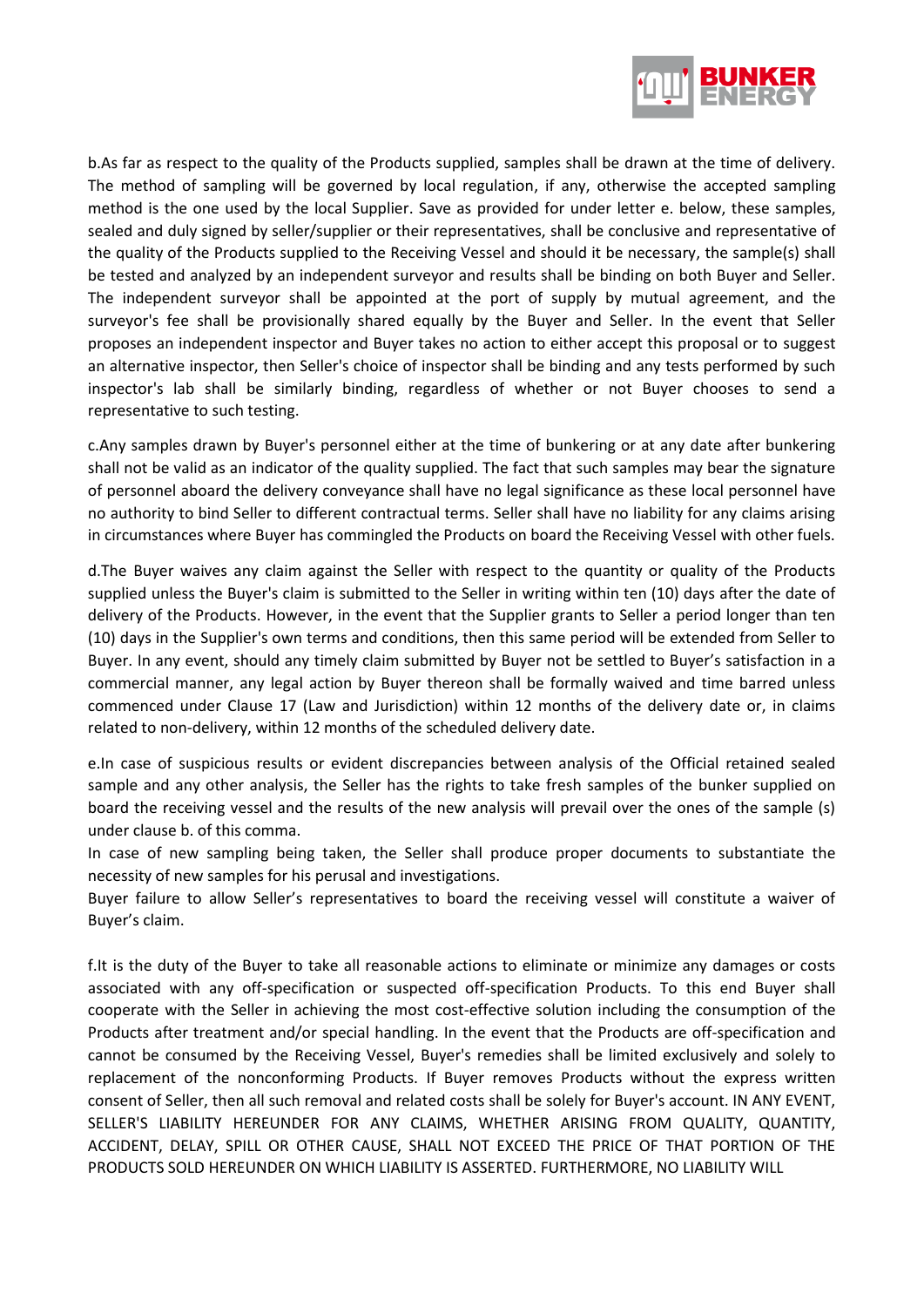

BORNE BY SELLER FOR (1) ANY DEMURRAGE OR OTHER RECEIVING VESSEL DELAY OR FOR INDIRECT, SPECIAL, INCIDENTAL OR CONSEQUENTIAL DAMAGES, INCLUDING, BUT NOT LIMITED TO, DAMAGES ARISING FROM THE EXERCISE OF SELLER'S RIGHT TO SUSPEND AND/OR TERMINATE DELIVERY OF PRODUCTS, OR (2) ANY ACTS OR OMISSIONS OF AGENTS AND/OR SUBCONTRACTORS OF SELLER, INCLUDING, WITHOUT LIMITATION, FUEL TRANSPORTERS OR FUELING AGENTS.

# **7. PAYMENT**

a.Unless otherwise provided in the Bunker Confirmation, all sales shall be on a cash in advance or irrevocable letter of credit basis. All letters of credit procured by Buyer in favor of Seller shall be in a form and substance acceptable to Seller and issued only by a bank acceptable to Seller.

b.The payment of the Products shall be effected in US Dollars as stated in telex/fax/ email invoice or at the opinion of the Seller, in other currency at the exchange rate applicable on the date payment is due to Seller. In case payment by Buyer is not made by the due date, Seller shall charge Buyer with interests at Libor plus 3.50%. Notwithstanding the foregoing at any time and from time to time, Seller may, if Seller considers it inadvisable to make deliveries to Buyer on credit, request that Buyer pays cash in advance or put up security acceptable to Seller, and in such event, until Buyer shall comply with Seller's request, no deliveries need to be made hereunder. Buyer's obligation to pay for the full invoiced amount shall be absolute and unconditional and shall not be affected by any right of set off, counter claim, defense or other right Buyer may have against Seller whether or not these claims or defenses are connected with, and whether or not they are out of the consignments concerned.

c.Past due amounts shall accrue interest at a rate equal Euribor 3 months plus 4%. All amounts more than 15 days past due shall incur an additional 5% administrative fee. All payments received from Buyer after an invoice is overdue shall first be applied to interest, legal collection costs and administrative fees incurred before they will be applied to the principal amounts on a subsequent delivery. Buyer may not designate application of funds to a newer invoice so long as there are any unpaid charges, interest, collection costs or administrative fees on a previous one. This shall not be construed, however, as preventing Seller's option to choose application of funds in instances where subsection (h) below shall apply. Any waiver by Seller of interest charges or administrative fees on a particular invoice shall not be construed as a waiver by Seller of its right to impose such charges on subsequent deliveries.

d.If the payment due date falls on a weekend or any bank holiday in the country where payment is to be remitted (other than a Monday), payment must be made on the first prior available banking day. If the payment due date falls on a Monday bank holiday, payment may be made on the next available banking day.

e.The Buyer and the Seller are responsible for their respective banking charges.

f.The Buyer agrees to pay, in addition to other charges contained herein, internal and external attorneys' fees on a full indemnity basis for the Seller's collection of any non-payment or underpayment as well as any other charges incurred by the Seller in such collection including, but not limited to, the cost of bonds, fees, internal and external attorneys' fees associated with enforcing a maritime lien, attachment or other available right, whether in law, equity or otherwise.

g.All unpaid invoices from Seller to Buyer shall immediately be considered overdue, upon the occurrence of any of the following events: (i) any invoice of Seller to Buyer is five (5) days overdue; (ii) any vessel owned or operated by Buyer is arrested or attached by Seller or a third party for unpaid debts; or (iii) there is a change in the financial circumstances or structural organization of Buyer sufficient to cause Seller to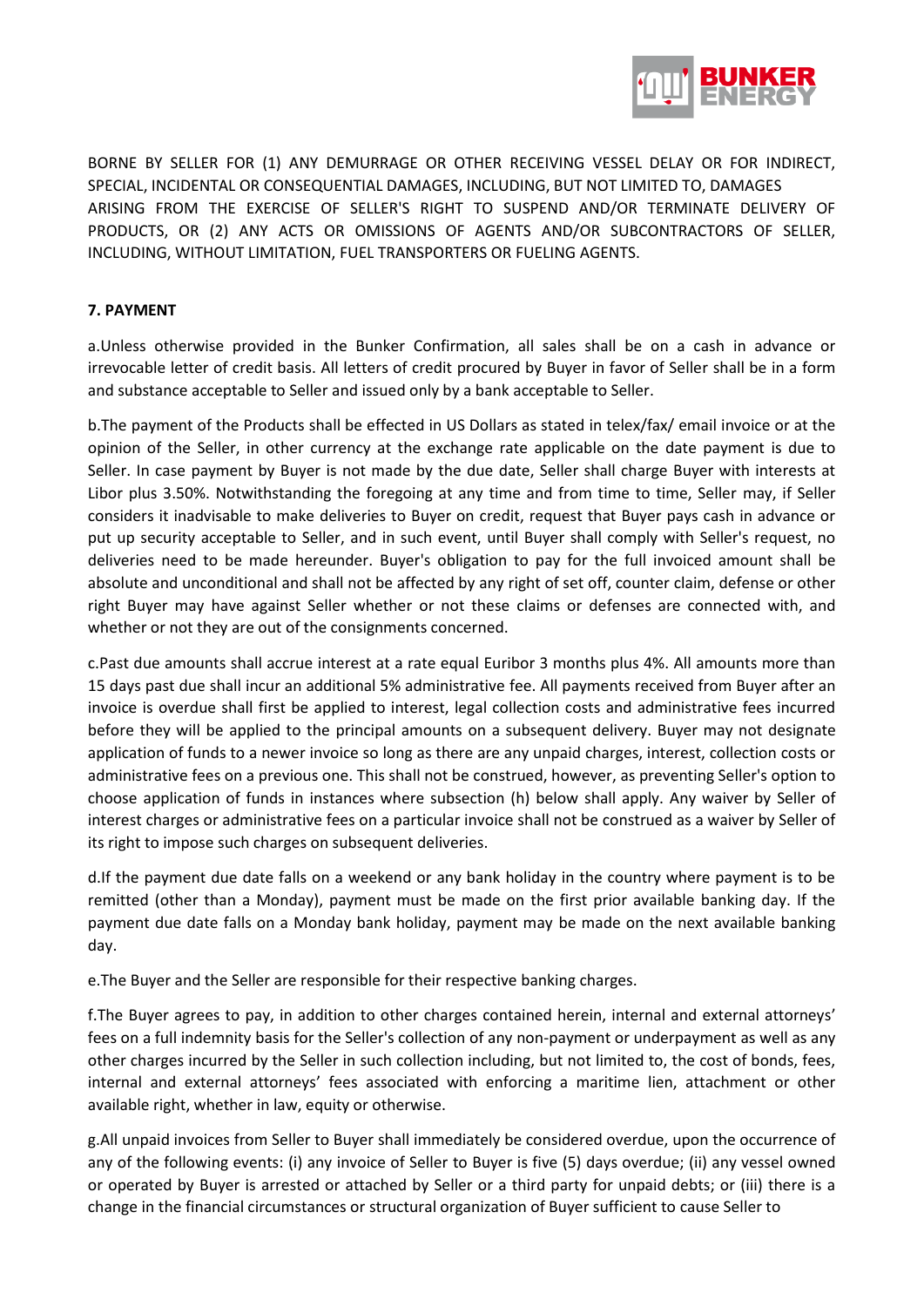

reasonably believe that its likelihood of receiving payment from the Buyer is jeopardized or that its security interest in any of Buyer's owned or operated vessels is jeopardized.

h.In the event that more than one invoice is past due at the same time, Seller shall be entitled, at its sole discretion, to specify the particular invoice to which any subsequent payments shall be applied.

i. Seller reserves the right, in addition to all other rights and remedies available to it under applicable law, in equity, or otherwise, to suspend further deliveries of Products, and demand payment of all outstanding balances, if the outstanding balances due from Buyer (including estimates of unbilled sales) exceed the Buyer's applicable credit limit, or if Buyer fails to make any payment as herein provided or otherwise defaults under the General Terms and Conditions.

### **8. CREDIT AND SECURITY**

a.Products supplied in each Transaction are sold and effected on the credit of the Receiving Vessel, as well as on the promise of the Buyer to pay, and it is agreed and the Buyer warrants that the Seller will have and may assert a maritime lien against the Receiving Vessel for the amount due for the Products delivered together with all delivery and other charges forming part of the Transaction. This maritime lien shall extend to the Receiving Vessel's freight payments for that particular voyage during which the Products were supplied and to freights on all subsequent voyages. Disclaimer of lien stamps placed on a Bunker Delivery Receipt shall have no effect towards the waiver of such lien.

b.Any notice by Buyer that a maritime lien on the Receiving Vessel may not be created because of the existence in Buyer's charter-party of a "Prohibition of a Lien Clause", or for any other reason, must be given to Seller in the initial order in which case no credit can be granted to Buyer and the Products shall be paid for in cash or equivalent prior to delivery. Any notice of such restriction given by Buyer, its agents, personnel of the Receiving Vessel or other person later than in the initial order shall not effect a modification of the terms of sale except that any granting of credit by Seller is rescinded on receipt of the notice, with full payment due forthwith.

c.In the event of a breach of the warranty set forth in sub-paragraphs (a) and (b) above before delivery, the Seller shall be entitled to terminate the Transaction. Further, the Seller reserves the right to impose a cancellation fee in the amount set forth in Section 10 below.

d.If the purchase of Products is contracted for by an agent and/or broker, then such agent and/or broker, as well as the principal, shall be bound by and be fully liable for obligations of the Buyer in the Transaction, whether such principal be disclosed or undisclosed, in case of errors, omissions, wrongdoings or misleading information.

e.Buyer warrants all sales made under these General Terms and Conditions are made to the registered owner of the Receiving Vessel, in addition to any other parties that may be listed as Buyer in the Bunker Confirmation. Buyer also warrants that any Products ordered by an agent, management company, charterer, broker or any other party are ordered on behalf of the registered owner and the registered owner is liable as a principal for payment of the Products invoice.

### **9. DELIVERIES**

a.The Buyer shall give the Seller's local representative at the port of supply at least 48 hours written notice of the scheduled time of delivery, excluding Sundays and holidays.

b.In the event that delivery is desired outside normal working hours and is permitted by port regulations, the Buyer shall pay all overtime and additional expenses incurred in connection therewith.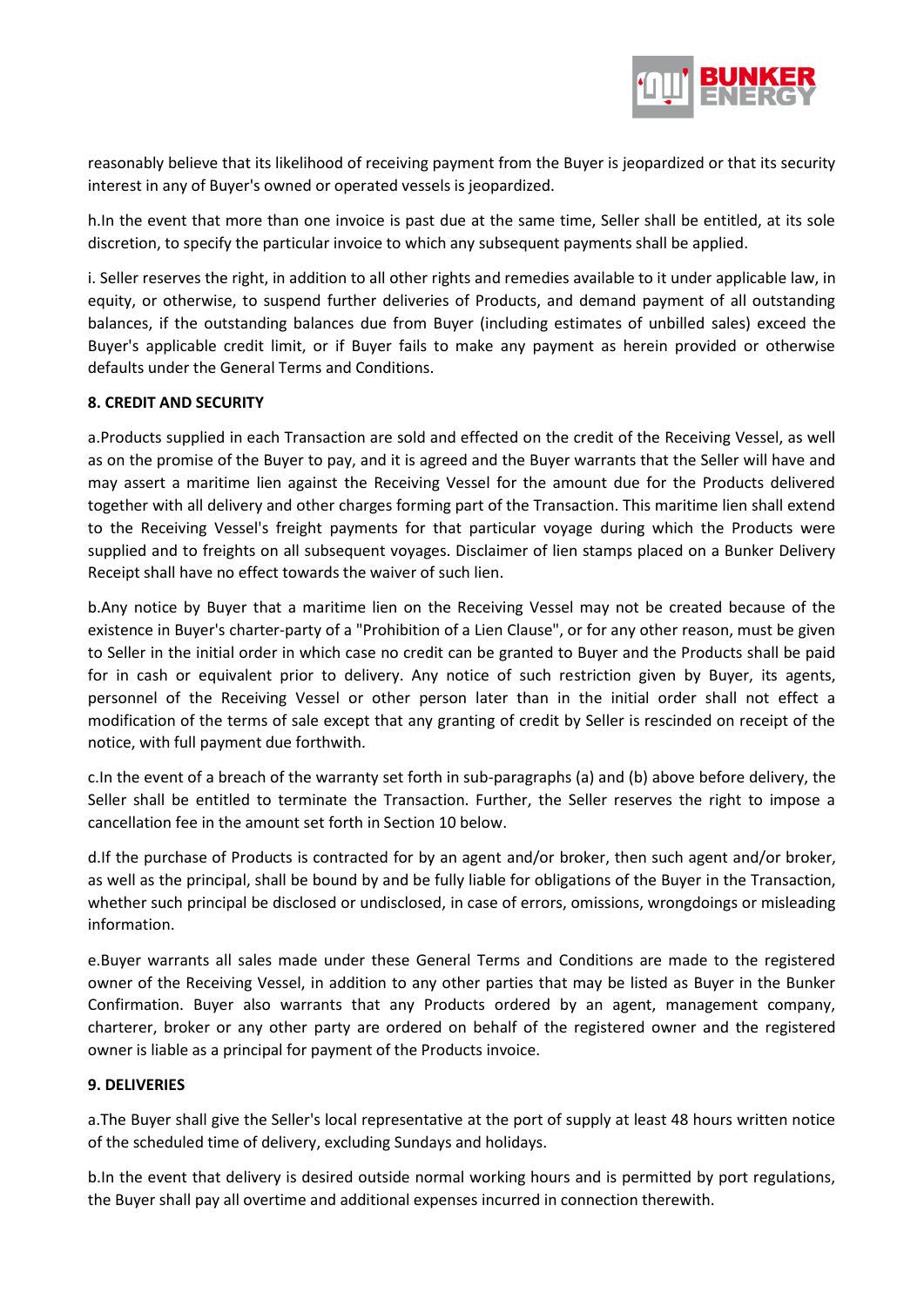

c.Buyer shall provide free of cost a clear safe berth, position or anchorage alongside the Receiving Vessel lines. Seller shall be under no obligation to make deliveries when in its sole opinion a clear and safe berth,

position or anchorage is not available. The Buyer shall make all connections and disconnections of the delivery hose to the Receiving Vessel or barge or coastal tanker nominated on behalf of the Buyer and shall render all other necessary assistance and equipment to promptly receive the Products.

d.Seller shall use due diligence in the timely delivery of Products to Buyer's vessels. However, Seller shall not be liable for any delays due to congestion at the loading terminal, prior commitments of available barges/trucks, or discretionary decisions of the local transportation provider as to the vessel's order of placement in the daily barge program. In the case of delays not caused by the above circumstances, and which can be attributed to the negligence of Seller, Seller will reimburse Buyer for extra port costs such as shifting, pilotage and berthing. However, under no circumstances will Seller be liable for costs of ship's demurrage, off-charter hire or for indirect, special, incidental other consequential damages. If the actual delivery date is later than the contracted date stated in the Bunker Confirmation, the price may be subject to price fluctuations up to time of delivery, at the Seller's discretion. If the Receiving Vessel shall not have arrived within five (5) days after the expected date of arrival, the Seller shall have the right, at its sole discretion, to cancel the Transaction without prejudice to any other rights the Seller may have.

e. If, for reasons for which the Seller is not responsible the Seller is not, or is not with sufficient punctuality, so supplied by its contractor that it is unable punctually to discharge its delivery/service obligation towards the buyer, the Seller shall be entitled to withdraw from the Contract entered into with the buyer.

f.The Seller shall be at liberty to make arrangements with other companies (the above mentioned "Supplier/s") to supply the whole or any part of the Products sold in each Transaction.

g.The Buyer shall be responsible for all demurrage or additional expenses incurred by the Seller if the Buyer, its Receiving Vessel or its port agent causes delay to the barge, truck or delivery facilities. The Buyer shall also pay any charges for mooring, unmooring and port dues, if incurred. In addition, the Buyer shall be liable for any expenses incurred by the Seller resulting from the Buyer's failure to accept the full quantity of Products ordered by the Buyer.

### **10. CANCELLATION CLAUSE**

If subsequent to the Bunker Confirmation, the Buyer cancels the order, even in part, for any reason whatsoever, including circumstances entirely outside of Buyer's control, then Seller without prejudice to any other rights it may have, shall be entitled to recover a) any cancellation fees imposed by the Supplier; b) a fee of \$ 5,00 per metric ton of Products to which cancellation refers or any difference between the contract price of the undelivered Products and the amount received by the Seller upon resale to anotherparty (or, if another buyer cannot be found, any market diminution in the value of the Products asreasonably determined from available market indexes) whichever is greater; and c) all costs and damages arising from any underlying physical or derivative paper contracts which Seller has entered into in order to effect supply.

### **11. INDEMNITY**

The Buyer shall defend, indemnify and hold the Seller harmless with respect to any and all liability, loss, claims, expenses, or damage the Seller may suffer or incur by reason of, or in any way connected with, the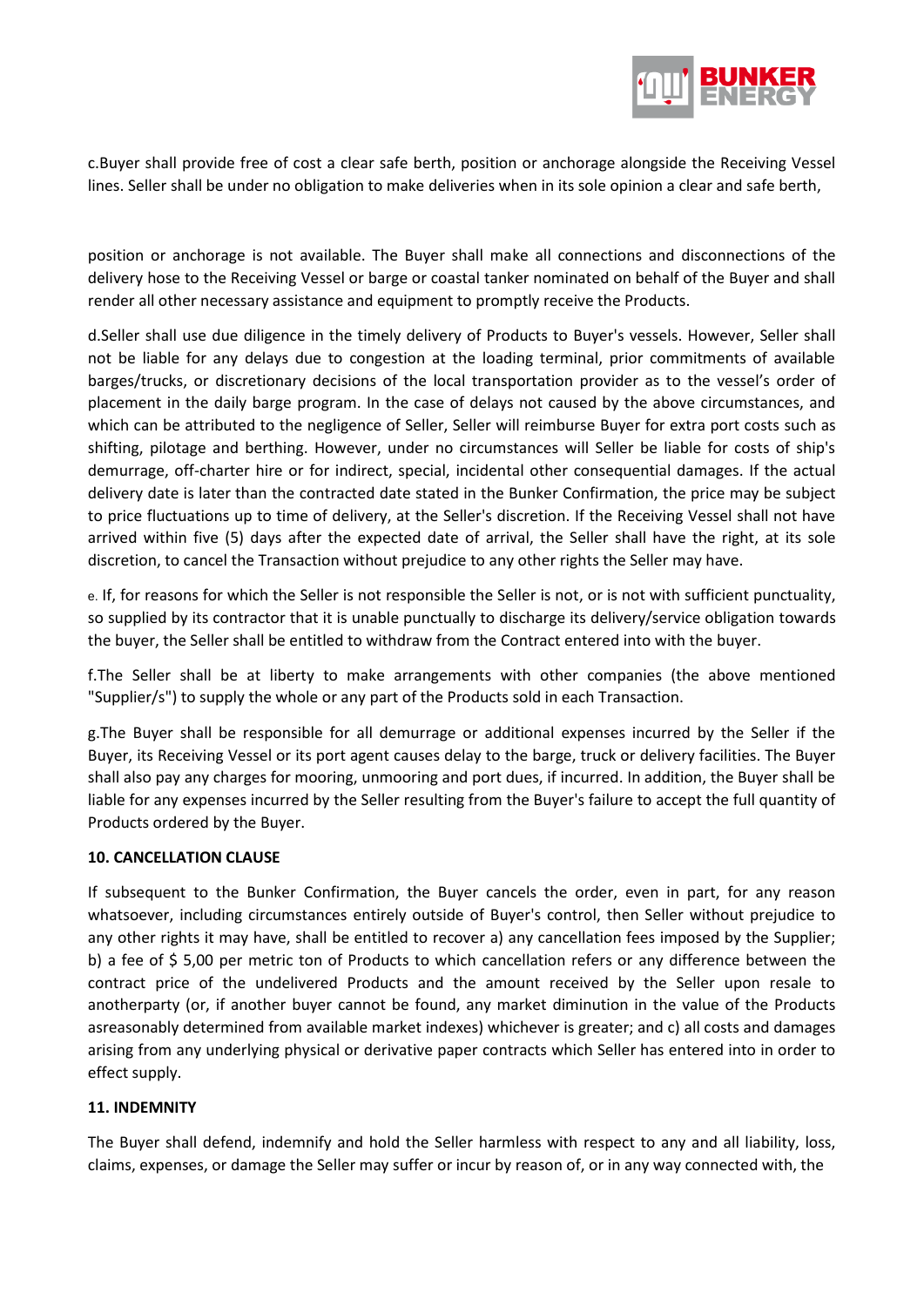

acts, omissions, fault or default of the Buyer or its agents in the purchase, receipt, use, storage, handling or transportation of the Products in connection with each Transaction.

# **12. CONTINGENCIES**

a.The Seller shall not be in breach of its obligations under any Transaction in the event that performance is prevented, delayed, or made substantially more expensive as a result of any one or more of the following contingencies, whether or not such contingency may have been foreseen or foreseeable at the time of contracting and regardless of whether such contingency is direct or indirect:

i.labor disturbance, whether involving the employees of the Seller, Supplier or otherwise, and regardless of whether the disturbance could be settled by acceding to the demands of the labor group;

ii.compliance with applicable law or a change, request or order of any governmental authority or agent;

iii. shortage in raw material, transportation, manufacturing, or fuels from the Seller's contemplated source of supply, not shown by the Buyer to be due to the Seller's lack of diligence; or

iv. any cause beyond the reasonable control of the Seller, whether or not foreseeable.

v. any determination, at Seller's sole discretion, that proceeding with a delivery would be a violation of the sanctions' laws or regulations of any jurisdiction to which Seller may be subject.

b.In the event that performance is prevented or delayed by such a contingency, the Seller may reduce deliveries in any manner as it may determine in its sole discretion.

c.If performance is made substantially more expensive by such a contingency, the Seller shall have the option either to reduce or stop deliveries or to continue deliveries and increase prices in fair proportion to the increased cost of operation under such a contingency.

d.The Seller shall not be liable for demurrage or delay resulting from such a contingency.

e.Quantities not sold or purchased due to the occurrence of such a contingency may be reduced or eliminated from the contractual amount at the discretion of the Seller.

f.Nothing in this provision shall be deemed to excuse the Buyer from its obligation to make payments for Products received.

g. Seller shall be entitled to recover from the Buyer all additional costs including, but not limited to acquisition and transportation costs as a result either direct or indirect from the consequences of such extraordinary events.

h. Under no circumstances the Buyer will be excused under this paragraph of Buyer's obligation to make payment for all amounts due on account of Marine Fuels previously delivered hereunder.

### **13.TAXES AND ASSESSMENTS**

a.The Buyer will pay the Seller the amount of all excise, gross receipts, import, motor fuel, superfund and spill taxes, and all other federal, state and local taxes (collectively, "Taxes and Assessments") or the foreign equivalent as determined in the sole, absolute and unfettered discretion of Seller (other than taxes on income), and paid or incurred by the Seller directly or indirectly with respect to the Products and/or on the value thereof insofar as the same are not expressly included in the price quoted. Any additional Taxes and Assessments incurred by Seller arising from a Transaction and imposed by any governmental and/or any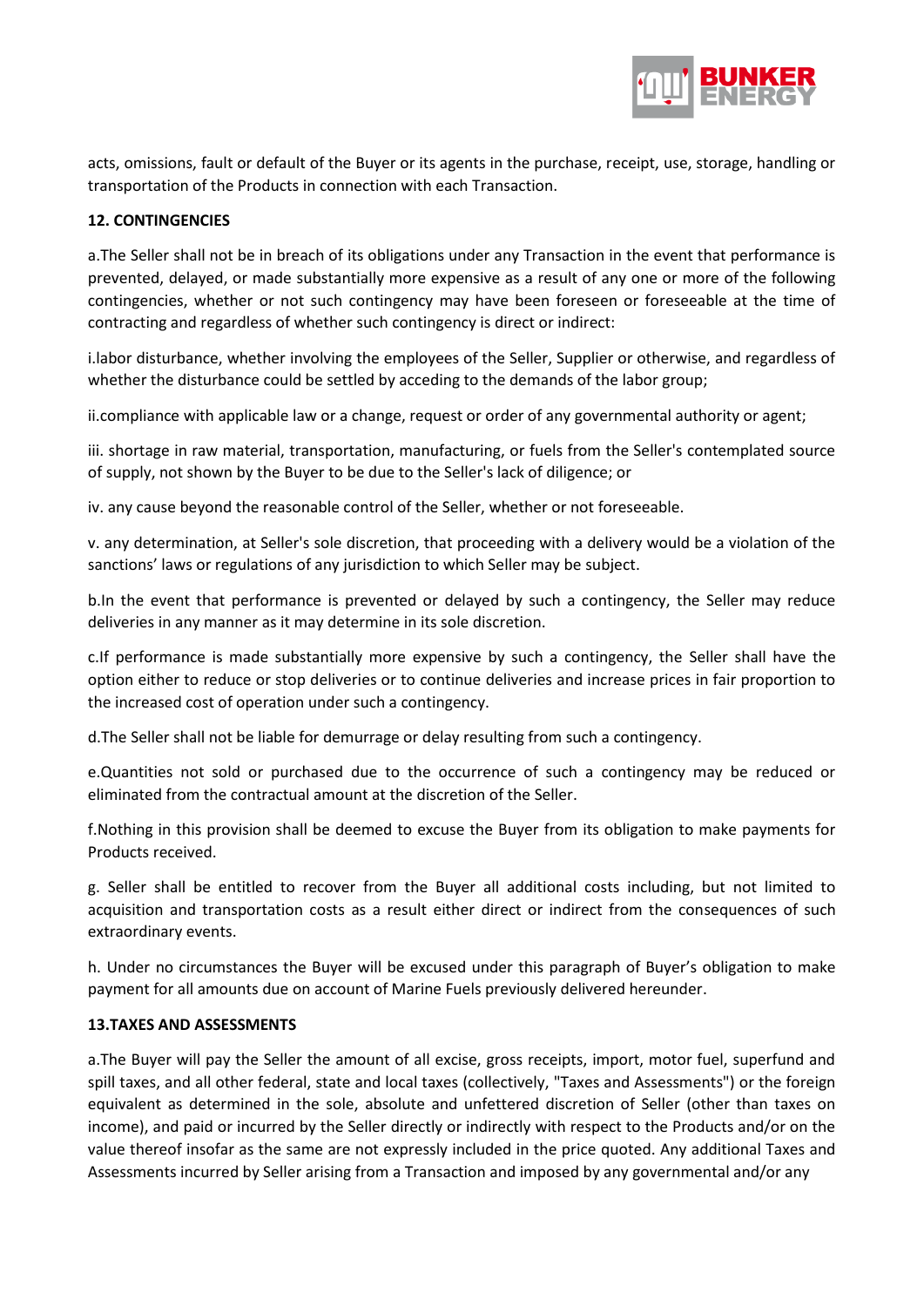

regulatory authority after delivery as a result of an audit, whether domestic and/or international, shall be borne solely by Buyer.

b.The Buyer will present the Seller with any required documentation, including but not limited to registrations, exemptions, certifications, claims, refunds, declarations or otherwise, in a form and format, and on or before whatever due date the Seller shall require, to satisfy the Seller's concerns in connection with any of the above taxes or assessments. Further, the Buyer shall indemnify and hold the Seller harmless for any damages, claims, liability or expense the Seller might incur due to the Buyer's failure to comply with this requirement.

### **14.SAFETY AND ENVIRONMENTAL PROTECTION**

a.It shall be the sole responsibility of the Buyer to comply and advise its personnel, agents and/or customers to comply, both during and after delivery, with all the health and safety requirements applicable to the Products and to ensure so far as possible that any user of such Products avoids without limitation any frequent or prolonged skin contact with the Products. The Seller accepts no responsibility for any consequences arising from failure to comply with such health and safety requirements or arising from suchcontact.The Buyer shall protect, indemnify and hold the Seller harmless against any damages, expense,claims or liability incurred as a result of the Buyer, or any user of the Products, or its customers failing to comply with the relevant health and safety requirements.

b.In the event of a spill or discharge occurring before, during or after bunkering, the Buyer shall immediately notify the appropriate governmental authorities and take whatever action is necessary, and pay all costs to effect the clean-up. Failing prompt action, the Buyer authorizes the Seller and Supplier to conduct such clean-up on behalf of the Buyer at the Buyer's risk and expense, and the Buyer shall indemnify and hold the Seller and Supplier harmless against any damages, expense, claims or liability arising out of any such spill or clean-up unless such spill or clean-up shall be proven to be wholly caused by Seller's negligence.

c.The Buyer warrants that the Receiving Vessel is in compliance with all governmental trading and pollution regulations. The Receiving Vessel will not be moored at a wharf or alongside other marine loading facilities of the Seller or Supplier unless free of all conditions, deficiencies or defects which might impose hazards in connection with the mooring, unmooring or bunkering of the Receiving Vessel.

### **15.ADDITIONAL PROVISIONS**

a.Claims, notices and other communications hereunder shall be in writing and shall be mailed via certified or registered mail or by overnight courier to the attention of Bunker Energy S.p.A. U.S. Via B. Bosco 57/7B 16121 Genova, Italy.

b.No waiver of any of the provisions of this Agreement shall be effective unless it is in writing and signed by the party against whom it is asserted, and any such waiver shall only be applicable to the specific instance to which it relates and shall not be deemed to be a continuing or future waiver of any breach.

c. A failure or delay of the Seller in exercising any right, power or privilege in respect of the General Terms and Conditions will not be presumed to operate as a waiver, and a single or partial exercise of any right, power or privilege will not be presumed to preclude any subsequent or further exercise, of that right, power or privilege or the exercise of any other right, power or privilege.

d. The Buyer shall not assign any right or delegate any obligation arising under a Transaction without the prior written consent of the Seller.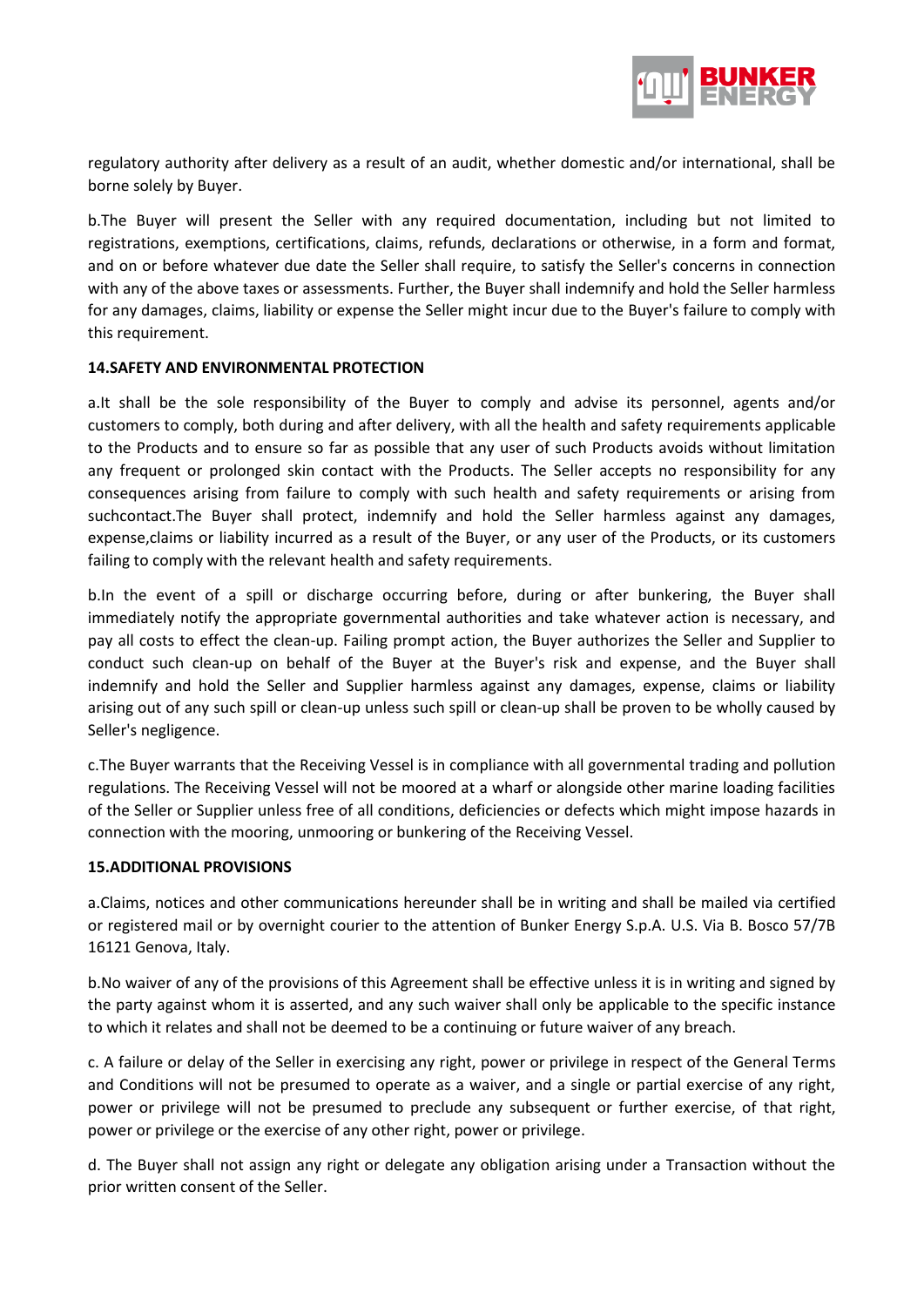

e. If any part of the General Terms and Conditions is deemed invalid, all other conditions and provisions hereof shall remain in full force as if the invalid portion had never been part of the original agreement.

f.The headings used herein are for convenience of reference only and are not to affect the construction of or to be taken into consideration in interpreting the General Terms and Conditions.

g.Neither the General Terms and Conditions, nor any Bunker Confirmation, shall be altered or amended except by an instrument in writing signed by or on behalf of the Seller. Seller may amend the General Terms and Conditions from time to time without advance notice to Buyer. Any such amendment shall be effective and apply with respect to all Transactions for which a Bunker Confirmation is sent after the effective date of the altered or amended General Terms and Conditions.

h.No ambiguity in any provision of the General Terms and Conditions or any Bunker Confirmation shall be construed against a party by reason of the fact it was drafted by such party or its counsel. Acceptance of, or acquiescence in, a course of performance rendered under the General Terms and Conditions or any Bunker Confirmation shall not be relevant or admissible to determine the meaning of the General Terms and

Conditions or any Bunker Confirmation, even though the accepting or acquiescing party has knowledge of the nature of the performance and an opportunity to make objection. The General Terms and Conditions shall be binding upon and shall inure to the benefit of the parties hereto and their respective heirs, executors, legal representatives, and successors.

### **16. TERMINATION**

a. Notwithstanding anything contrary expressed or implied elsewhere herein, the Seller, without prejudice to its other rights, may, at its sole discretion, terminate the Contract forthwith on notifying the Buyer either orally (confirming such notification in writing) or by notice in writing in the event that a liquidator (other than for the purpose of amalgamation or reconstruction) trustee in bankruptcy, receiver and manager is appointed in respect of the assets and/or undertaking of the Buyer or any of its associated companies, or the Buyer or any such associated company enters into an arrangement or composition with its creditor, or any similar appointment, arrangement or composition is made under any applicable Law or if the Seller has a reason to anticipate any such appointment, arrangement or composition.

b. Seller may terminate the Contract in whole or in part, at its own discretion upon the breach of any provision hereof by Buyer.

c. Seller reserves the right to recover from the Buyer all damages and costs (including but not limited to loss of profit) resulting from any breach of the Contract.

d. In case the Buyer fails to effect payment at the time and in the manner prescribed under these General Terms and Conditions of Sale and Delivery, Seller, without incurring in any liability, shall have the right to terminate any other Contracts subject to these Conditions entered with Buyer.

### **17.WAIVER OF IMMUNITIES**

Buyer expressly and irrevocably waives and agrees not to assert such a defense in any action or proceeding, which may be commenced or asserted against the Buyer or Buyer's revenues and/or assets in connection with a Transaction to the fullest extent permitted by applicable law, with respect to Buyer and Buyer's revenues and/or assets (irrespective of their use or intended use), all immunity on the grounds of sovereign immunity or other similar grounds, where Buyer is a State or Government owned or controlled entity,